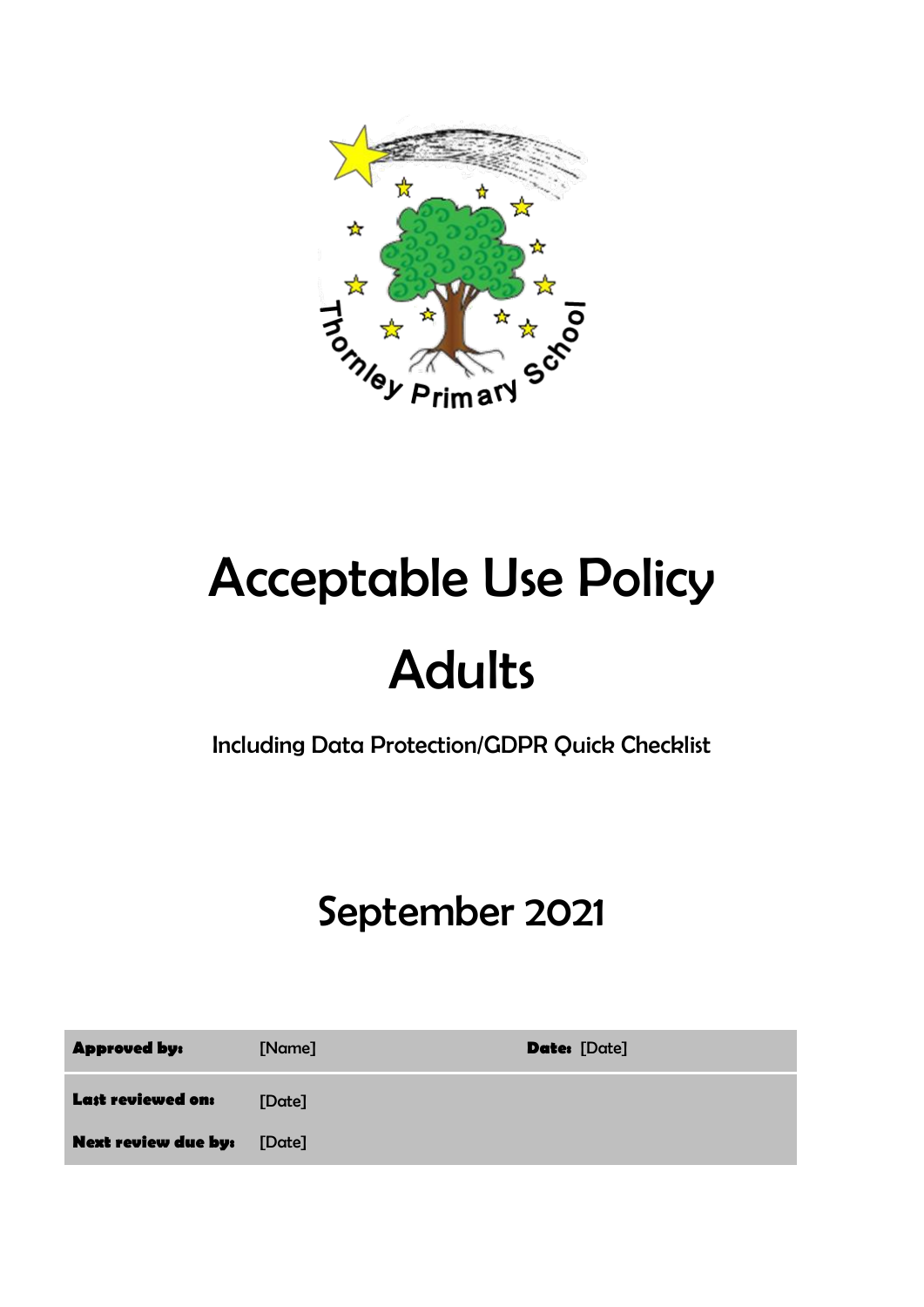## **Aims and objectives**

The purpose of the policy is to ensure the school network is operated safely and all users of ICT are safe. It refers to our school ICT network and to the use of mobile technologies within it and explains the behaviours, which are acceptable and unacceptable within our school.

This document outlines the key points of our AUP. It has been written to ensure all adults working within school are aware of the rules, risks and procedures we operate under and how to work safely particularly in the areas of data protection and safeguarding.

All members of staff have a responsibility to use the school's computer system in a professional, lawful, and ethical manner. Our AUP must be fully complied with at all times. All users of the school network should note that it is monitored on a regular basis. Any person who is found to have misused the school system or not followed our AUP could face disciplinary action and in the most serious cases legal action may also be taken.

Whilst our network and systems are organised to maintain the most secure environment possible **it is your responsibility to make sure the pupils you are directly working with are safe**. All adults working in school must do so under the guidance of the member of staff to whom they are responsible.

#### **Key responsibilities**

Your key responsibilities are:

- Maintaining an appropriate level of professional conduct in your own internet use within school.
- Developing and maintaining knowledge of internet safety issues, particularly with regard to how they might affect pupils.
- Implementing our school AUP through effective classroom practice.
- Reporting any instances of ICT misuse to the head teacher
- Supporting pupils who experience problems when using the internet.
- Using the internet and ICT facilities to ensure that internet safety is not compromised e.g. evaluating websites in advance of classroom use, using child-oriented search engines.
- Following the school rules relating to acceptable use of our ICT equipment and other mobile technologies.
- Gaining permission to use any new methods of collecting or storing personal or sensitive information- eg new apps which require input of pupils' personal data.
- Copies of our rules for pupil use of the network are displayed around the school. Please ensure you have read them and make sure the pupils you work with adhere to them.
- Ensuring that personal data is stored securely and is used appropriately, whether in the building, taken off site or accessed remotely. Encrypted memory sticks will be used when any pupil information (reports, assessment data etc) is taken off site. No personal data or photographs should be stored on any unencrypted memory sticks or disks.
- Staff mobile phones should not be used during lessons or when children are present. They should be switched to 'silent' mode or turned off when on site and should be left either in the staffroom or left in the School Office so that they are not accessible by children. When possible, all mobiles should be locked with a PIN/password.
- Images of students must be stored in the designated area of the IT network (hard drive) and kept in a time frame identified in the Digital Images Policy. It is not permitted to remove images off site (on camera, phone or storage device).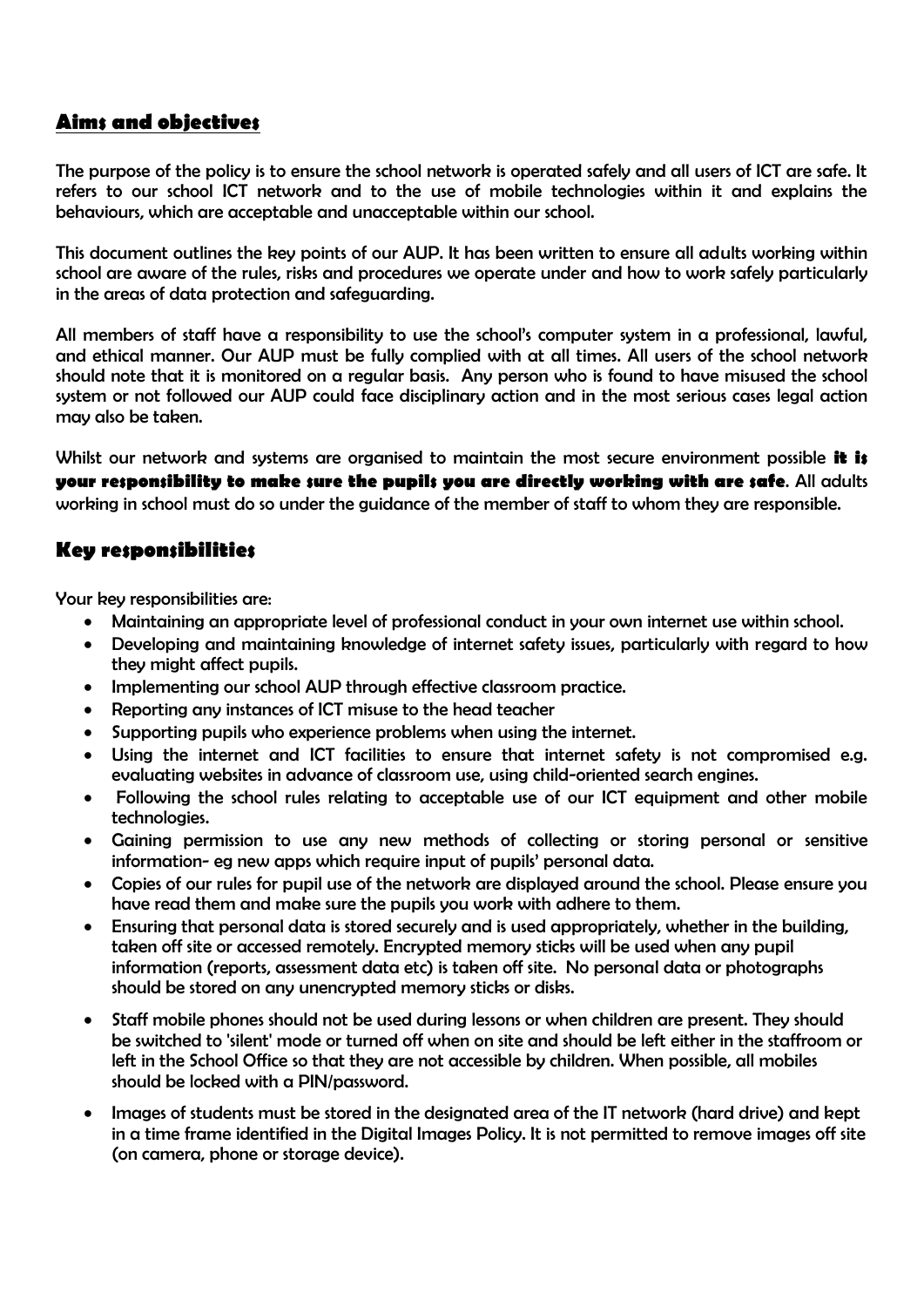## **School ICT Network**

The school Network and associated services may be used for lawful purposes only.

#### **Passwords**

- Each adult working within the school must log on to the computers using the username and password given to them (class account or individual account) and these must be changed to an individual specific password where stated. Passwords need to be kept a secret, not written down and stored in or around the computer. If for any reason a person needs to leave their computer unattended, they must lock the computer to prevent others from using their account by pressing 'Ctrl, Alt and Delete'.
- Any supply teachers or visitors to the school must see our head teacher to obtain a guest account and password. Their password will need to be kept private and not shared.
- You should ensure you use dual factor authentication when possible if dealing with sensitive information- for example CPOMS.

#### **Software and Downloads**

- All users of the network must virus check any device storage devices before using on the network. All users are prohibited from installing software onto the network from a CD-ROM, other device or by downloading from the Internet without permission from the head teacher. If users need a new program installing onto the computer, our ICT Technician will be asked to do this if possible.
- Copyright and intellectual property rights must be respected when downloading from the internet.
- Any memory USB stick used must be encrypted and should only be used if they are provided by the school.

#### **Personal Use**

The school recognises that occasional personal use of the school's computer is beneficial both to the development of ICT skills and for maintaining a positive work-life balance. Such use is permitted, with the conditions that such use:

- Must comply with all other conditions of the AUP as they apply to non-personal use, and all other school policies regarding staff conduct.
- Must not interfere in any way with your other duties or those of any other member of staff.
- Must not have any undue effect on the performance of the computer system; and
- Must not be for any commercial purpose or gain unless explicitly authorised by the school.

Personal use is permitted at the discretion of the school and can be limited or revoked at any time.

#### **Offsite activities**

If you have a need to work offsite and require electronic or paper-based information to be taken from school to work on you must:

- **•** First seek permission from the head teacher for the removal of the information eg pupil file, laptop, encrypted memory stick
- Ensure the secure transit of the information
- Ensure that no information is downloaded or stored on personal equipment
- Be aware of other people within the immediate area when viewing personal or sensitive information in areas outside of school and limiting such activity away from public places

Pupil data should always be stored on the One Drive either in a personal or whole staff area as appropriate. You should not therefore transport paper-based or electronically-saved information from school to home. If you have a need to remove any personal or sensitive information from the school, then you should seek permission from the Head Teacher.

#### **1**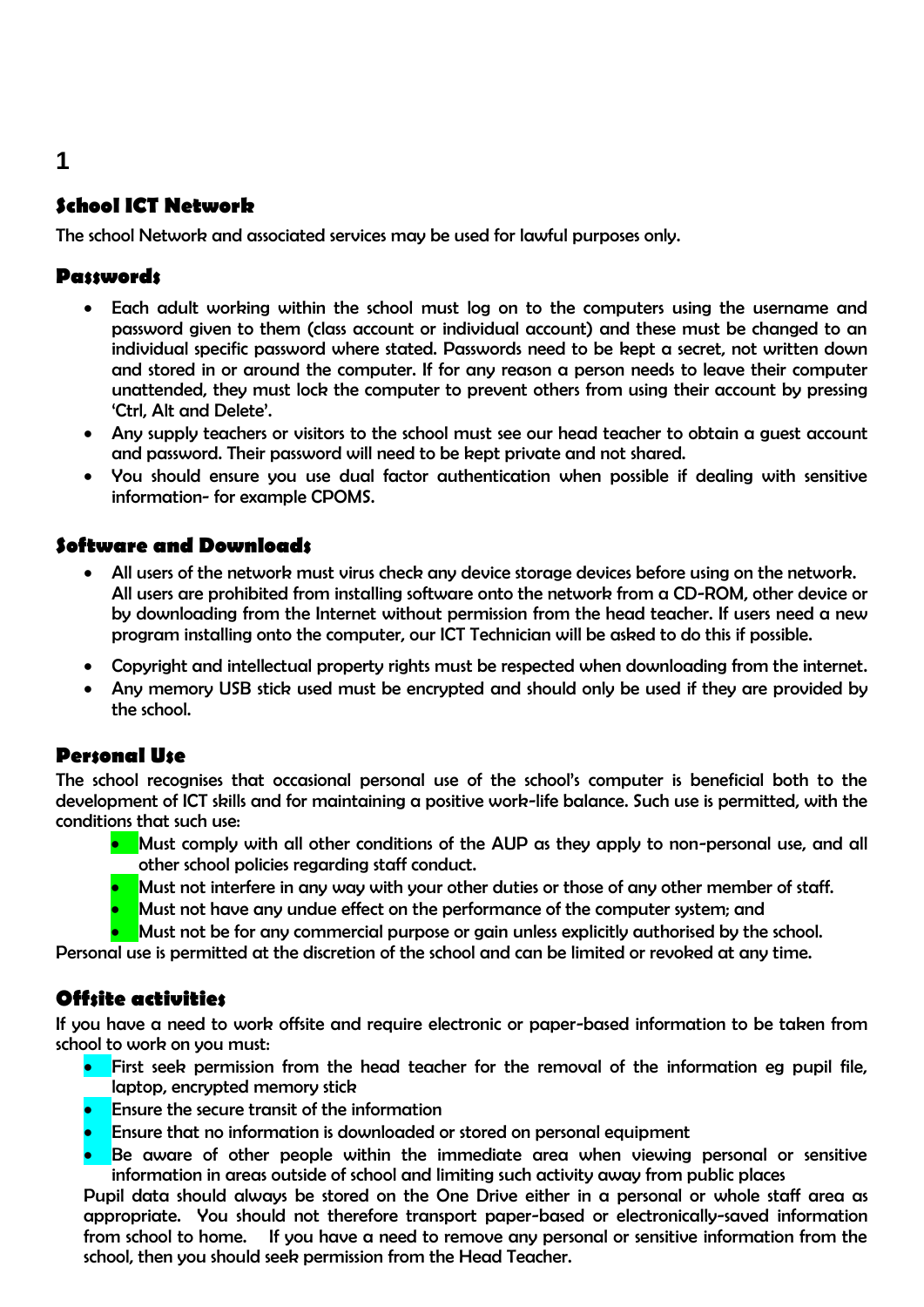#### **Email**

- All members of staff with a computer account in school are provided with a school email address for communication both internally and with other email users outside of school.
- No member of staff must use non-school email accounts for any school/work related activity.
- Users are responsible for e-mail they send and should be aware that these are open to be read and should be treated as public.
- Email is not guaranteed to be private. Messages relating to or in support of illegal activities will be reported to the authorities. Anonymous messages are not permitted.
- E-mail should be written carefully and politely and should never contain anything which is likely to cause annoyance, inconvenience or needless anxiety. Anonymous messages and chain letters must not be sent.
- When writing emails, you should use appropriate language. You should not use language that could be calculated to incite hatred against ethnic, religious or any other minorities. You need to remember that you are a representative of the school on a global public system. Illegal activities of any kind are strictly forbidden.
- All emails both sent and received will be scanned by forensic software.
- E-mail attachments should only be opened if the source is known and trusted.
- Privacy you will not reveal any personal information (e.g. name, address, age, telephone number, social network details) of other users to any unauthorised person. You will not reveal any of your personal information to pupils.
- You will not trespass into other users' files or folders.
- You will ensure that all login credentials (including passwords) are not shared with any other individuals, displayed or used by any individual than yourself. Likewise, you will not share those of other users. Ensure that if you think someone has learned your password then you will change it immediately and/or contact the head teacher.
- If you are required to email personal or sensitive information, ensure that the email is encrypted, and that the information is being sent securely.
- If you are required to send an email to more than one recipient, ensure that the email addresses are entered in to the 'bcc' box to ensure that you are not sharing personal email addresses with others.
- Ensure that you log off after your session has finished. If you find an unattended machine logged on under another username do not continue using the machine – log it off immediately.
- Any unsuitable communications received must be reported to a member of staff immediately.
- If required to email sensitive information you will use a double-checking system whereby you ask another appropriate member of staff to check the content before sending.

#### **Images/Videos**

- All pupils need parental permission to have photographs or videos published electronically or in a public area even if they are unidentifiable.
- No photos or videos which include nudity or inappropriate actions are permitted to be taken or downloaded under any circumstance.

#### **Network Protocol**

- School computer and Internet use must be appropriate to a pupil's education or to staff professional activity.
- Respect others' files and content. Do not corrupt, interfere with or destroy them.
- Do not open other people's files without expressed permission.
- When working with personal data ensure that the data is secure.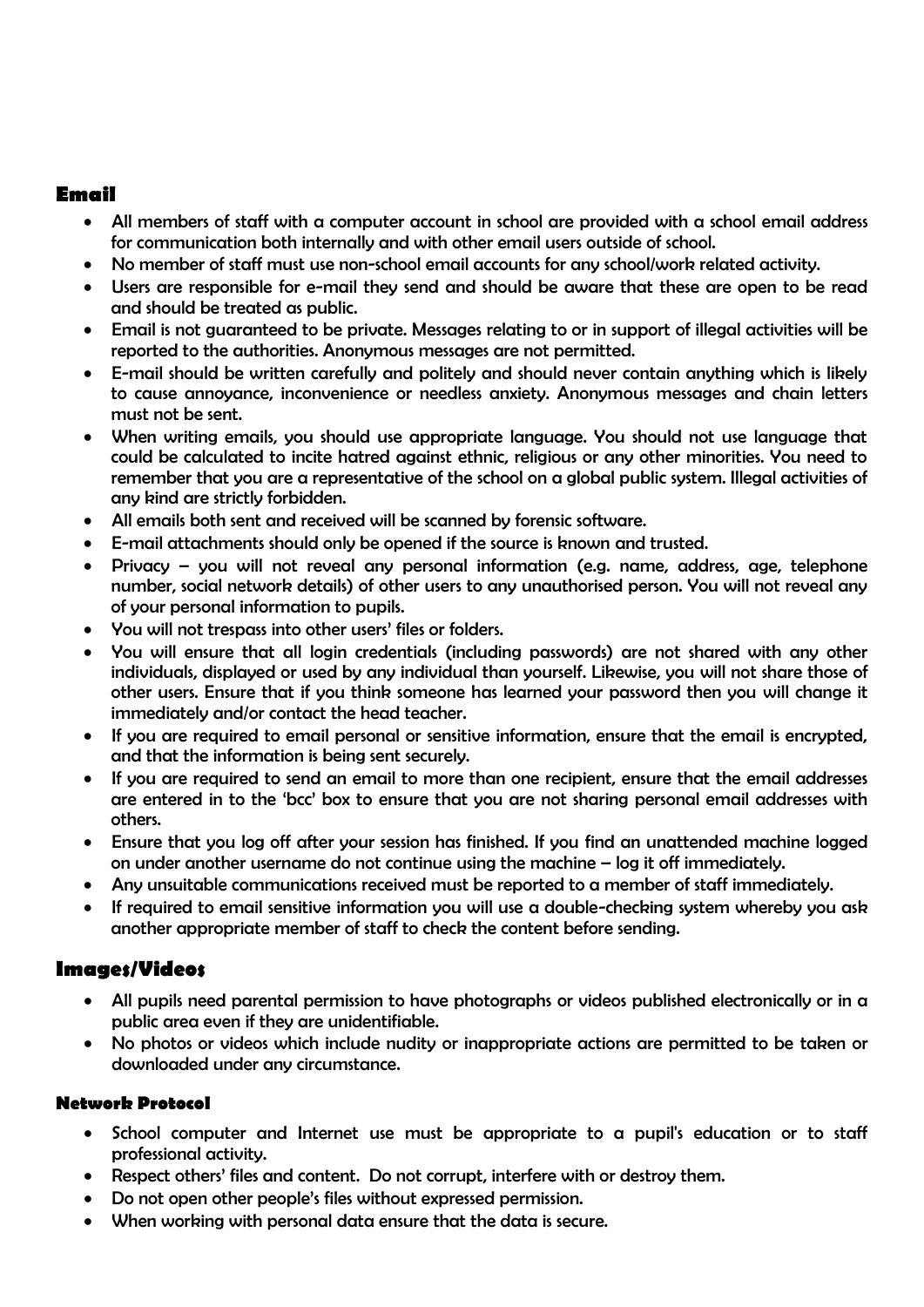#### **Photocopiers/Printers and Scanners**

 If printing or scanning documents, ensure that any document containing personal or sensitive information is only printed at a time when you are able to collect it immediately, so as not to leave sensitive information lying on printers/photocopiers

#### **Internet Usage**

- Pupils must be supervised at all times when using the internet.
- Activities should be planned so 'open searching is kept to a minimum.
- When searching the internet with pupils, adults should encourage the children to use 'child safe' search engines.
- The use of social networking sites, public chat rooms and messaging systems (e.g. Facebook, Messenger, Twitter) is only allowed during break and lunchtimes or after school and only in areas where no children are present.
- Do not use the internet for personal financial gain, gambling, political purposes or advertising.
- Do not attempt to visit websites that may be considered inappropriate or illegal. Be aware that downloading some material is illegal and that the police or other authorities may be called to investigate.
- Do not try to upload, download or access any materials which are illegal (Child abuse images, criminally racist material, adult pornography covered by the obscene publications act) or inappropriate or may cause harm or distress to others. I will not try to use programs or software that might allow me to bypass the filtering / security systems in place to prevent access to such materials.

#### **Use of Social Networking Sites and Online Forums**

Staff must take care when using websites such as Facebook, Twitter, Dating Sites etc, even when such use occurs in their own time on their own computer at home. Social Networking sites invite users to participate in informal ways that can leave you open to abuse, and often make little or no distinction between adult users and children.

You must not allow any pupil to access personal information you post on a social networking site. In particular:

- You must not add a pupil to your 'friends list', nor invite them to be friends with you.
- You must ensure that personal information is not accessible via 'Public' setting, but ensure it is to a 'Friends only' level of visibility.
- You should avoid contacting any pupil privately via social networking site, even for school-related purposes.
- You should take steps to ensure that any person contacting you via a social networking website is who they claim to be, and not an imposter, before allowing them to access to your personal information.
- You should not name the school as your place of work on social networking sites.
- You will not discuss the school, its staff, its pupils, its families or agencies involved in the life of the school on social networking sites.
- You will not make inferences about my daily routine on social networking sites when it could be interpreted negatively or breach confidentiality.

It is advised not to accept invitations from the pupils' parents or carers to add you as a friend to their social networking sites, nor should you invite them to be your friends, as damage to professional reputations can inadvertently be caused by quite innocent postings or images. You will need to ensure that any private social networking sites/blogs that you create or actively contribute to are not to be confused with your professional role in anyway.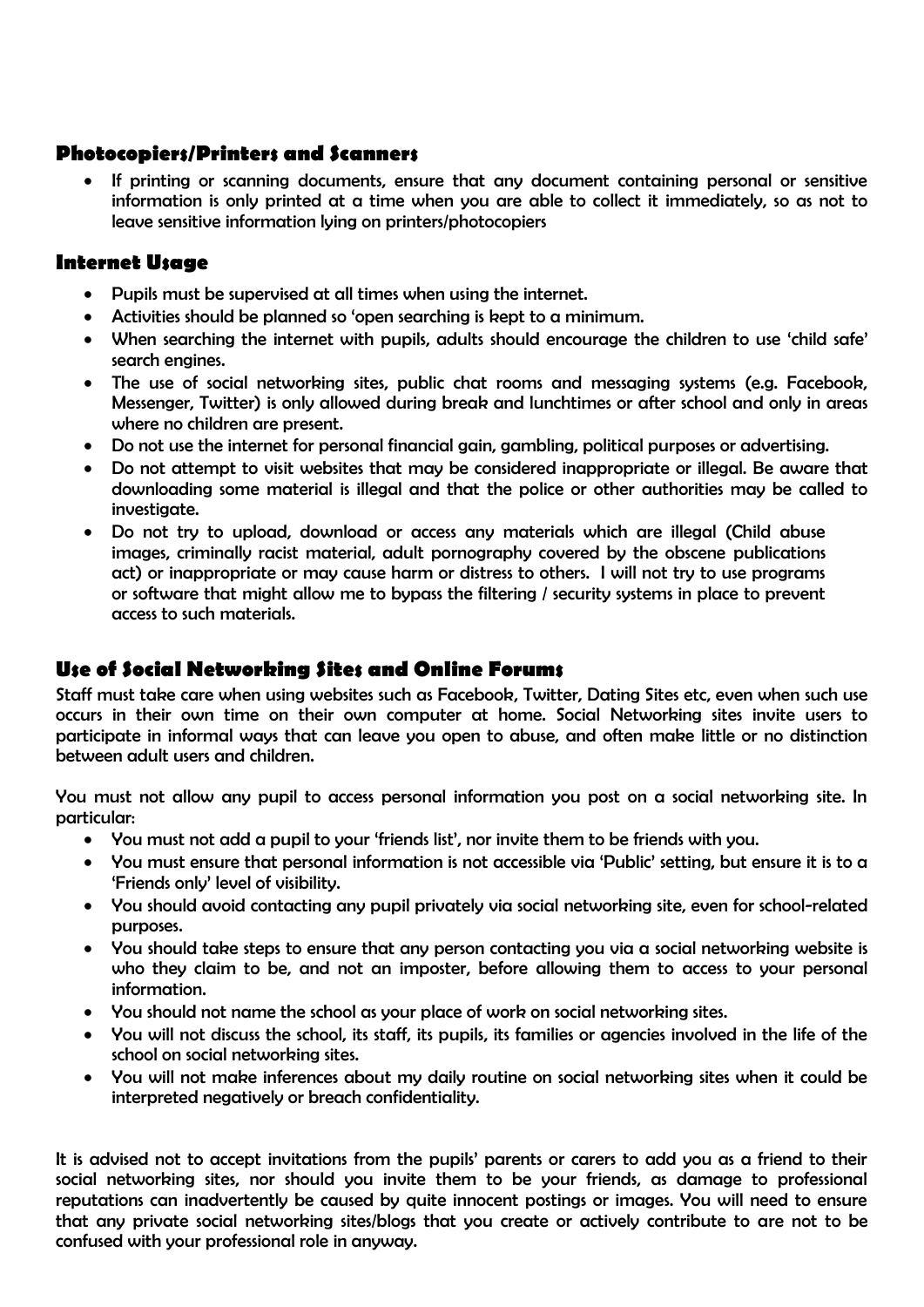Staff should also take care when posting to any public website (including online discussion forums or blogs) that their comments do not harm their professional standing or the reputation of the school – even if their online activities are entirely unrelated to the school.

- Unless authorised to do so, you must not post comments on websites that may appear as if you are speaking for the school.
- You should not post any material online that can be clearly linked to the school that may damage the school's reputation.
- You should avoid posting any material clearly identifying yourself, another member of staff, or a pupil, that could potentially be used to embarrass, harass or defame the subject.

#### **Use of your own Equipment**

- Any mains-operated personal computer or electrical equipment brought on site, for any use, is subject to a Portable Appliance Test (PAT) by site maintenance staff and must not be used until approved. This test must be performed at regular intervals as required by school's normal rules on electrical safety testing.
- No school related information should be stored on any personal equipment.
- You must not connect personal computer equipment to school computer equipment without prior approval from the head teacher.

#### **Mobile Devices**

- Personal mobile phones should not be used in areas of school where pupils have access.
- $\bullet$  During teaching time, mobile phones should be turned off or put on silent mode and stored in a cupboard or locker away from the children.
- **Adults are allowed to access their personal phones on breaks, lunch times and after school in** designated areas e.g. staff room (safe, suitable places where the children are not present).
- It is forbidden to take photographs/videos of the children on personal mobile phones.
- No images of the children should be taken without parental consent and permission from a member of staff using any mobile device e.g. phones, school cameras. These devices must not be removed from the school premises if they contain images of pupils and without permission from the head teacher.

#### **Supervision of Pupil Use**

- Pupils must be supervised at all times when using school computer equipment. When arranging use of computer facilities for pupils, you must ensure supervision is available.
- Supervising staff are responsible for ensuring that the separate Acceptable Use Policy for pupils is enforced.
- Supervising staff must ensure they have read and understand the separate guidelines on e-safety, which pertains to the child protection issues of computer use by pupils.

#### **Reporting Problems with the Computer System**

It is the job of the ICT Technician to ensure that the school computer system is working optimally at all times and that any faults are rectified as soon as possible.

- You should report any problems that need attention to the Head teacher/ICT Technician.
- If you suspect your computer has been affected by a virus or other malware, you must report this to the Head teacher/ICT Technician immediately.
- If you have lost documents or files, you should report this as soon as possible to the Head teacher or Data Protection Officer. The longer a data loss problem goes unreported, the less chances of your data being recoverable.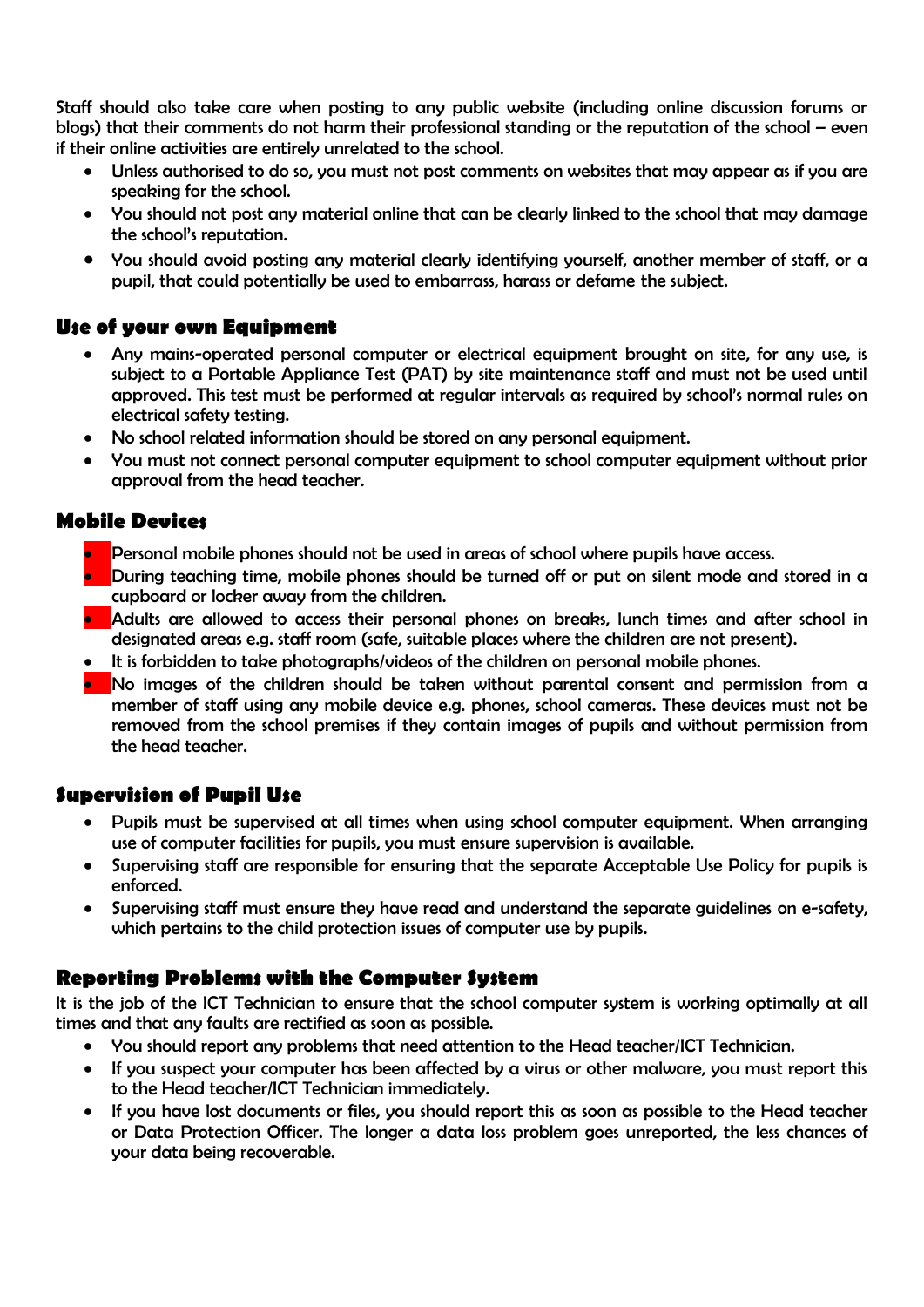#### **Reporting Breaches of this Policy**

All members of staff have a duty to ensure this Acceptable Use Policy is followed. You must immediately inform the Head teacher, of abuse of any part of the computer system. In particular, you should report:

- Any websites accessible from within school that you feel are unsuitable for staff or pupil consumption.
- Any inappropriate content suspected to be stored on the computer system. This may be contained in email, documents, pictures, etc.
- Any breaches, or attempted breaches, of computer security, or
- Any instance of bullying or harassment suffered by you, another member of staff, or a pupil via the school computer system.

All reports will be treated confidentially.

#### **Reporting Data Breaches**

Any data breach involving personal or sensitive information, such as loss of paperwork, memory stick, laptop or sending sensitive information to the wrong recipient, for example, should be reported immediately to the schools Data Protection Officer – Darren Hobson.

#### **Electronic Devices - Searching & Deletion**

In accordance to 'The Education Act 2012' school has the right to search and or delete anything from personal devices if they believe illegal or suspicious activity is taken place.

#### **Data Protection statement**

I understand that data protection policy requires that any staff or student / pupil data to which I have access, will be kept private and confidential, except when it is deemed necessary that I am required by law or by school / academy policy to disclose such information to an appropriate authority.

#### **Review and Evaluation**

This policy will be reviewed regularly and in response to any changes affecting the basis of the original risk assessment, for example: significant security incidents, new vulnerabilities and significant changes to the organisation or technical infrastructure. Changes to this policy will be communicated to all staff.

I have read, understood and agree to comply with the AUP:

Signed: \_\_\_\_\_\_\_\_\_\_\_\_\_\_\_\_\_\_\_\_\_\_\_\_\_\_\_\_\_\_\_\_\_\_\_\_\_\_\_\_\_ Date: \_\_\_\_\_\_\_\_\_

Print Name:  $\blacksquare$ 

Position in School: **With an allegen** and the set of the set of the set of the set of the set of the set of the set of the set of the set of the set of the set of the set of the set of the set of the set of the set of the